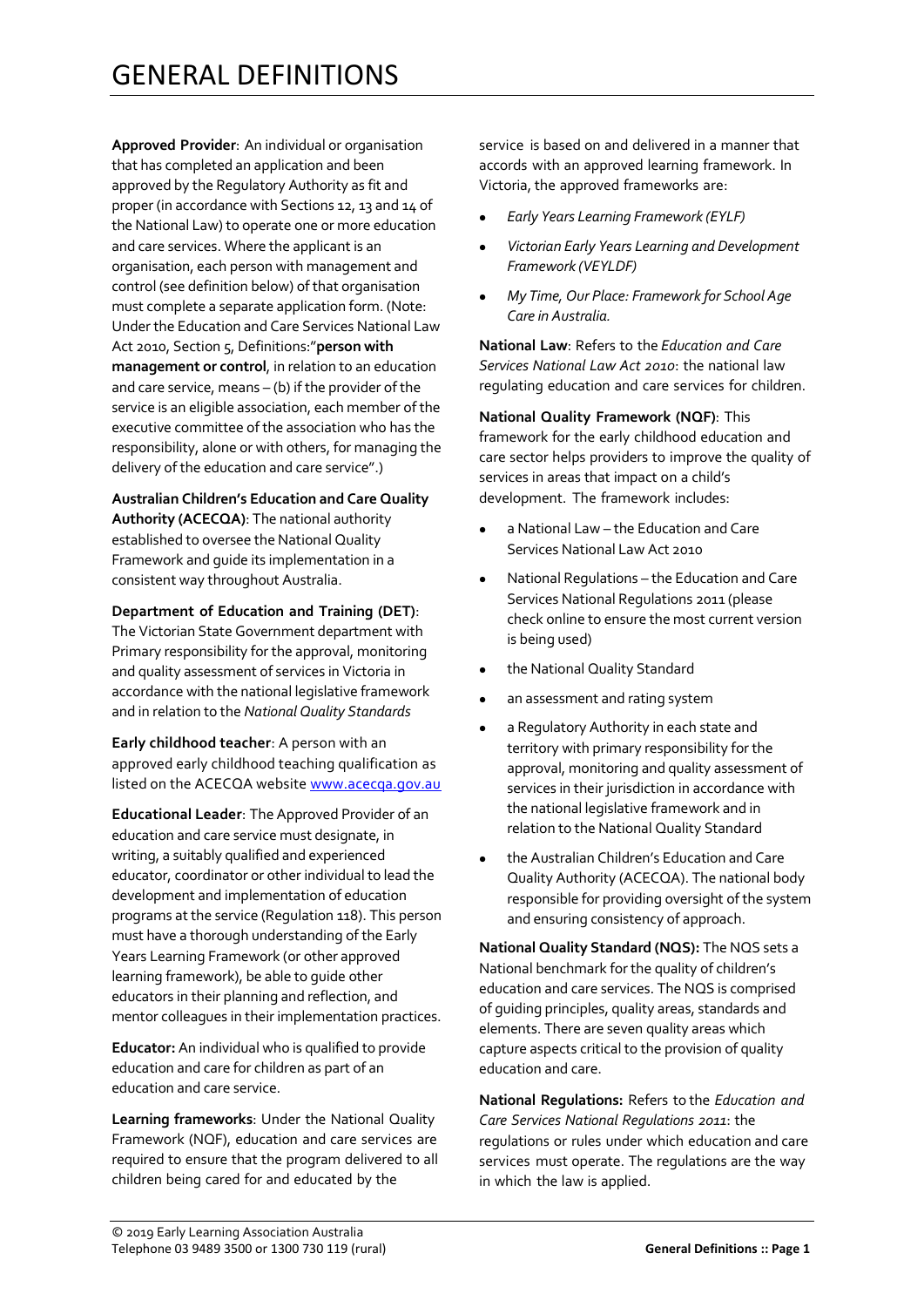**Nominated Supervisor:** A person who has been nominated by the Approved Provider of the service under Part 3 of the Act and who has consented to that nomination in writing can be the Nominated Supervisor. All services must have a Nominated Supervisor with responsibility for the service in accordance with the National Regulations. The Approved Provider must take reasonable steps to ensure that the Nominated Supervisor is a fit and proper person (in accordance with Sections 12, 13 and 14 of the National Law), with suitable skills, qualifications and experience. The Regulatory Authority must be notified if the Nominated Supervisor for the service changes, or is no longer employed at the service.

**Person with management or control:** Means— (a) if the provider or intended provider of the service is a body corporate, an officer of the body corporate within the meaning of the Corporations Act 2001 of the Commonwealth who is responsible for managing the delivery of the education and care service; or (b) if the provider of the service is an eligible association, each member of the executive committee of the association who has the responsibility, alone or with others, for managing the delivery of the education and care service; or (c) if the provider of the service is a partnership, each partner who has the responsibility, alone or with others, for managing the delivery of the education and care service; or (d) in any other case, a person who has the responsibility, alone or with others, for managing the delivery of the education and care service (Note: Under the *Education and Care Services National Law Act 2010*, Section 5).

**Person in day-to-day charge**: A person is in day-today charge if (a) the person is placed in day-to-day charge by the approved provider or a nominated supervisor of the education and care service after meeting the definition for a service supervisor certificate: and (b) the person consents to the placement in writing (Regulation 54)

**Policy:** A formal statement of principles which provides a framework for decision-making and indicates the course of action to be taken in specific circumstances. Policies provide services with an approved way of operating in relation to particular matters and improve the management of risk. They reflect the values and beliefs of a service, current thinking, national standards and community expectations, and are relevant in terms of current laws and regulations.

**Procedures:** The steps required to implement and comply with a policy. Procedures specify how to achieve the necessary result by outlining who does what and when. Procedures are succinct, factual and to the point, and are generally expressed as a list.

**Program:** The group/activity in which a child is enrolled and which has specific hours of attendance.

**Regulatory Authority:** see definition for the Department of Education and Training.

**Responsible Person:** The Approved Provider (if that person is an individual, and in any other case the person with management or control of the service operated by the Approved Provider) or a Nominated Supervisor or person who has been placed in day-today charge of the service in accordance with the National Regulations.

**Service Supervisor Certificates: On 1<sup>st</sup> November** 2016 the National Regulations were amended to expand the classes of people who may be covered by a prescribed class supervisor certificate.

The new prescribed classes are set out in regulation 238A, and include a person who is:

- *responsible for day to day management of the service, or*
- *exercising supervisory and leadership responsibilities for part of the service, or*
- *a family day care coordinator*

Certificates issued for people working in one of these roles are referred to as "*service supervisor certificates".*

Service supervisor certificates will not be issued to a particular person. Instead they may apply to any person working at the service who has been identified by the approved provider as working in one of the above roles.

For example, if the service director is responsible for day to day management of the service, they can be covered under the service supervisor certificate. Similarly, a room leader who is responsible for supervising part of the service can also be covered by the service supervisor certificate.

With this new flexibility, most individuals do not need to apply to the regulatory authority for a supervisor certificate.